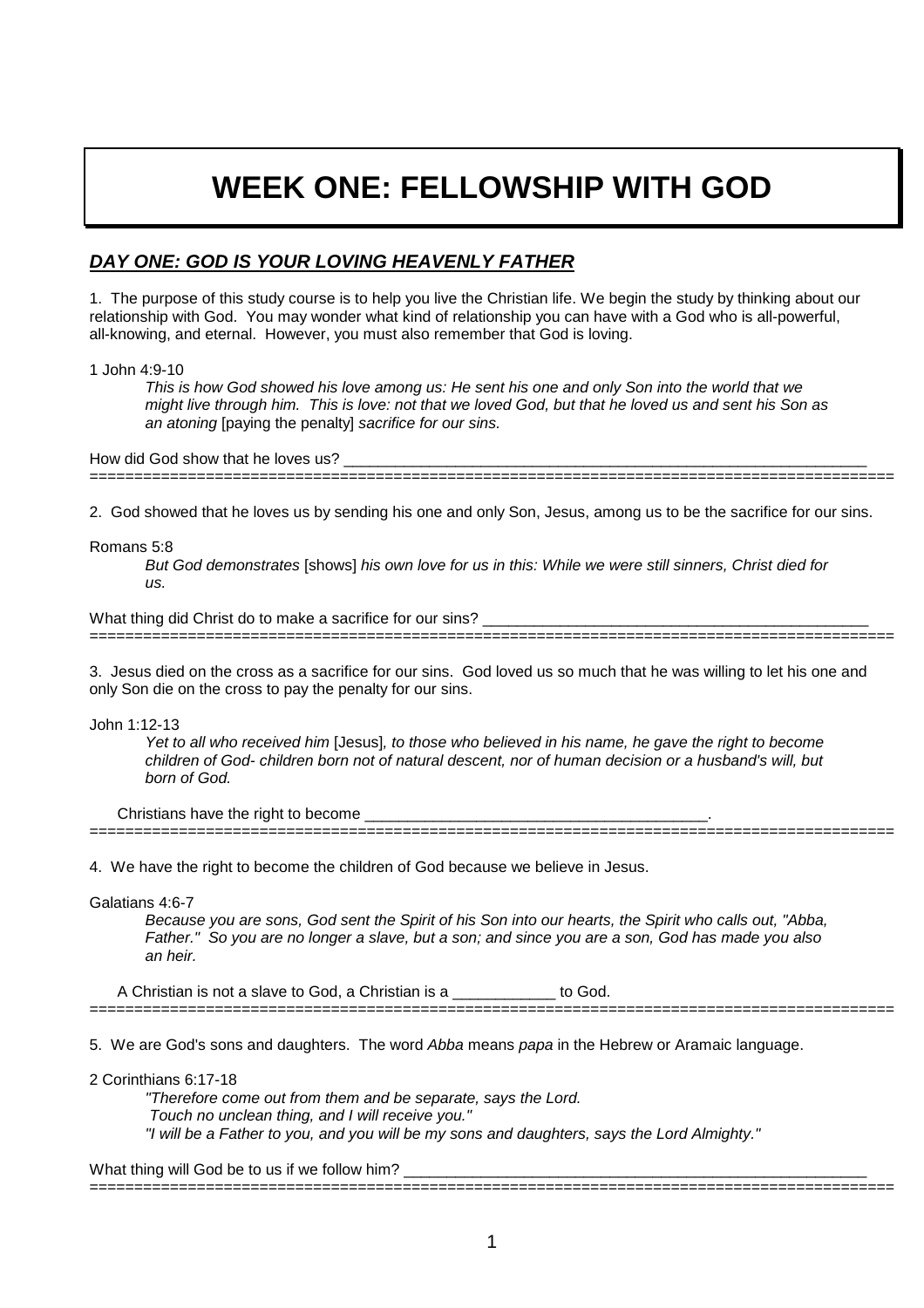6. God will be a Father to us if we separate ourselves from the world and live a holy life. When we do this, we become his children and he becomes our Father. Notice what Jesus told us to call God when we pray.

Matthew 6.9

"This is how you should pray: "'Our Father in heaven, hallowed [holy] be your name, ...'"

What name should we call God when we pray? ==========================================================================================

7. When we pray, we should call God our Heavenly Father. God cares for us in the same way that a loving father cares for his sons and daughters. In fact, God loves us more than our earthly father loves us.

#### Matthew 7:9-11

 "Which of you, if his son asks for bread, will give him a stone? Or if he asks for a fish, will give him a snake? If you, then, though you are evil, know how to give good gifts to your children, how much more will your Father in heaven give good gifts to those who ask him!"

God loves us like a father because he gives us \_\_\_\_\_\_\_\_\_\_\_\_\_\_\_\_\_\_\_\_\_\_\_\_\_\_\_\_\_.

==========================================================================================

8. God loves us like a Father because he gives good gifts to us. The Heavenly Father will never disappoint us. He always gives us the good things we need. This world is very big, but our Heavenly Father knows every part of it. He knows everyone who follows him.

#### Psalm 147:4-6

 He determines the number of the stars and calls them each by name. Great is our Lord and mighty in power; his understanding has no limit. The Lord sustains [provides for] the humble but casts the wicked to the ground.

Does the Heavenly Father know you? (yes or no) \_\_\_\_\_\_\_\_\_\_\_\_\_\_\_

9. Yes, the Heavenly Father knows you. He knows how many stars are in the sky. He calls each star by its own name. He knows the people who have humbled themselves before him and he knows those who continue to follow wickedness. Those who follow him are his children.

==========================================================================================

## Matthew 10:29-31

"When birds are sold, two small birds cost only a penny. But not even one of those little birds can die without your Father knowing it. God even knows how many hairs are on your head. So don't be afraid. You are worth much more than many birds." [NCV]

What does the Heavenly Father know about your hair? \_\_\_\_\_\_\_\_\_\_\_\_\_\_\_\_\_\_\_\_\_\_\_\_\_\_\_\_

==========================================================================================

10. The Heavenly Father knows the number of hairs that are on your head. He keeps close watch over you because you are his child. He is your Father in heaven.

Do you think the Heavenly Father knows your name? (yes or no) \_\_\_\_\_\_\_\_\_\_\_\_\_\_\_\_\_\_ ==========================================================================================

\_\_\_\_\_\_\_\_\_\_\_\_\_\_\_\_\_\_\_\_\_\_\_\_\_\_\_\_\_\_\_\_\_\_\_\_\_\_\_\_\_\_\_\_\_\_\_\_\_\_\_\_\_\_\_\_\_\_\_\_\_\_\_

11. Yes, The heavenly Father knows your name. He knows the stars by name. He knows when a small bird dies. He knows the number of hairs on your head. He is your loving Heavenly Father. However, he is not a Father to everyone.

John 8:42-44

 Jesus said to them, "If God were your Father, you would love me, for I came from God and now am here. I have not come on my own; but he sent me. Why is my language not clear to you? Because you are unable to hear what I say. You belong to your father, the devil, and you want to carry out your father's desire. He was a murderer from the beginning, not holding to the truth, for there is no truth in him. When he lies, he speaks his native language, for he is a liar and the father of lies."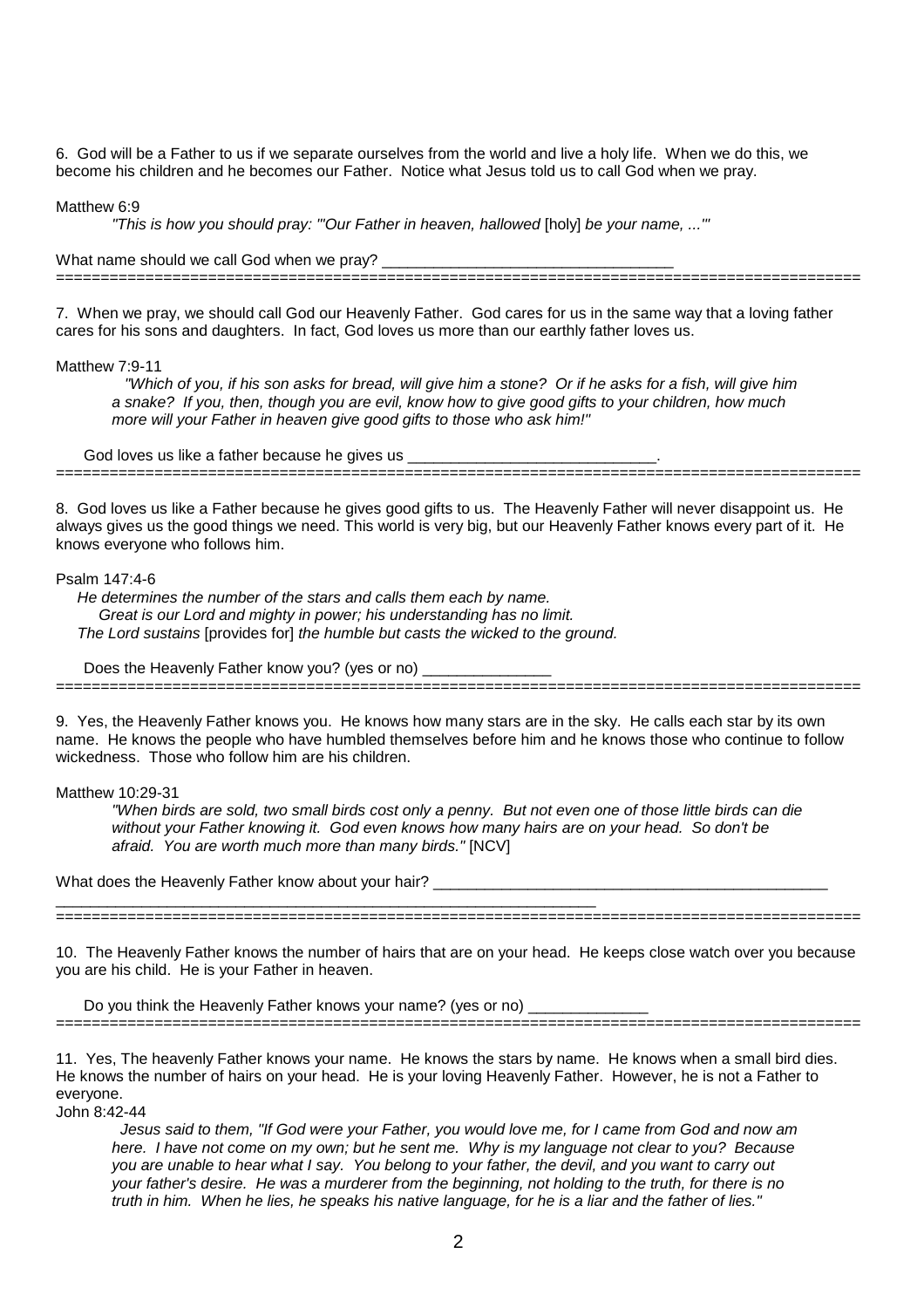Who is the father of people who lie and people who do not follow Jesus?

12. The devil is the father of people who lie and refuse to follow Jesus. God will only be a Father to people who listen to Jesus and follow his teachings.

Jeremiah 9:23-24 This is what the Lord says: "Let not the wise man boast[be proud] of his wisdom or the strong man boast of his strength or the rich man boast of his riches, but let him who boasts boast [be proud] about this: that he understands and knows me [God], that I am the Lord, who exercises kindness, Justice and righteousness on earth, for in these I delight," declares the Lord.

A Christian should be proud that he

13. We should be proud that we know and understand God.

==========================================================================================

==========================================================================================

God is like a zero to us.

## **WEEK ONE: FELLOWSHIP WITH GOD**

## **DAY TWO: JESUS IS OUR LORD**

1. Yesterday you learned that God is your loving Heavenly Father. He loves you more than your earthly father loves you. He knows the number of hairs on your head and he gives good gifts to you. We know that Jesus is the Son of God. Since Jesus is the Son of God, we need to think about our relationship with Jesus.

Hebrews 1:1-2

In the past God spoke to our ancestors through the prophets. He spoke to them many times and in many different ways. And now in these last days God has spoken to us through his Son. [NCV]

According to this scripture, what has God done to us through his Son?

==========================================================================================

2. God has spoken to us through his Son.

John 7:16

Jesus answered, "My teaching is not my own. It comes from him who sent me."

\_\_\_\_\_\_\_\_\_\_\_\_\_\_\_\_\_\_\_\_\_\_\_\_\_\_\_\_\_\_\_\_\_\_\_\_\_\_\_\_\_\_\_\_\_\_\_\_\_\_\_\_\_\_\_\_\_\_\_\_\_\_\_\_\_\_\_\_\_\_\_\_\_\_\_

From what person do the teachings of Jesus come? \_\_\_\_\_\_\_\_\_\_\_\_\_\_\_\_\_\_\_\_\_\_\_\_\_\_\_\_\_\_\_

3. The teachings of Jesus come from God, our Heavenly Father. The Heavenly Father sent his Son to the earth to teach us the way of righteousness. The Heavenly Father gave his Son an important place in his kingdom.

==========================================================================================

Ephesians 1:21-22

God made Christ more important than all rulers, authorities, powers, and kings. Christ is more important than anything in this world or in the next world. God put everything under his power. And God made him the head over everything for the church. [NCV]

What position in the church did God give to his Son?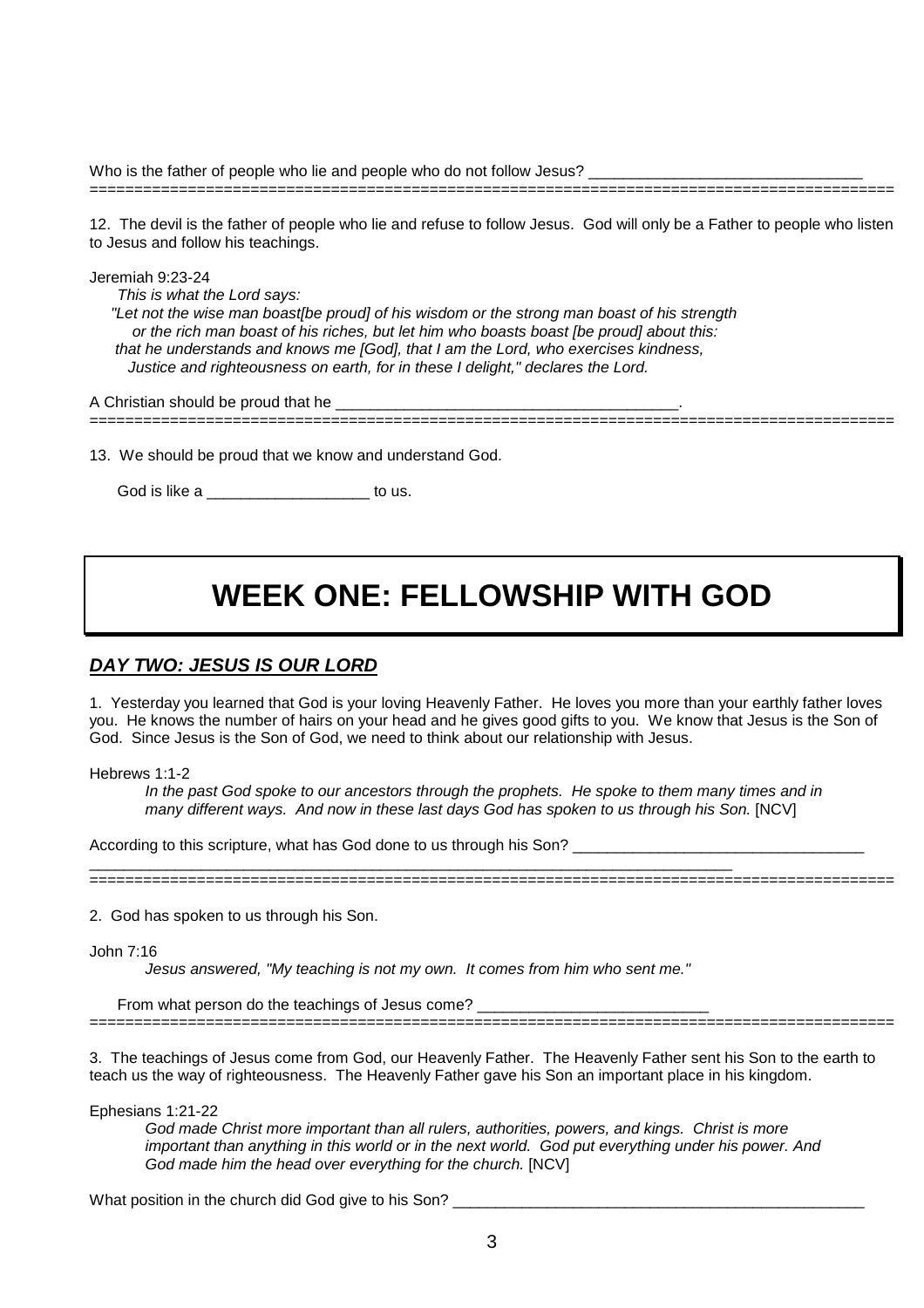4. God made his Son, Jesus, to be the head of the church.

Colossians 1:18-19

He [Christ] is the head of the body. (The body is the church.) Everything comes from him. And he is the first one who was raised from death. So in all things Jesus is most important.[NCV]

Who is most important in all things? \_\_\_\_\_\_\_\_\_\_\_\_\_\_\_\_\_\_\_\_\_\_\_\_\_\_\_\_\_\_\_\_\_\_

5. Jesus is most important in all things.

Philippians 2:9-11

Therefore God exalted him to the highest place and gave him the name that is above every name, that at the name of Jesus every knee should bow, in heaven and on earth and under the earth, and every tongue confess that Jesus Christ is Lord, to the glory of God the Father.

==========================================================================================

What is everyone required to confess about Jesus?

==========================================================================================

6. Everyone should confess that Jesus is Lord. God has spoken to us through Jesus. God has appointed Jesus to be the head of the church. God has said that everyone should accept Jesus as their Lord. Read these words of Jesus:

#### Matthew 11:27

 "All things have been committed to me by my Father. No one knows the Son except the Father, and no one knows the Father except the Son and those to whom the Son chooses to reveal him."

The only way to know the Heavenly Father is through

==========================================================================================

7. The only way to know the Heavenly Father is through his Son, Jesus. God has put all things under his authority.

Matthew 28:18

Then Jesus came to them and said, "All authority in heaven and on earth has been given to me."

==========================================================================================

In what places does Jesus have authority?

8. Jesus has authority in heaven and on earth. Read these words of Jesus again.

#### Matthew 28:18

Then Jesus came to them and said, "All authority in heaven and on earth has been given to me."

==========================================================================================

Jesus said that all \_\_\_\_\_\_\_\_\_\_\_\_\_\_\_ had been given to him.

9. Jesus has all authority in heaven and on earth. Read these words of Jesus:

John 13:13

"You call me 'Teacher' and 'Lord,' and rightly so, for that is what I am."

What did Jesus say his disciples should call him?

10. Jesus said his disciples should call him Teacher and Lord. In fact, Jesus is called Lord about 500 times in the New Testament. Jesus is our Lord. We should think of him as the Lord of our life. Listen to these words of Jesus:

==========================================================================================

### Luke 6:46

"Why do you call me, 'Lord, Lord,' and do not do what I say [teach]?"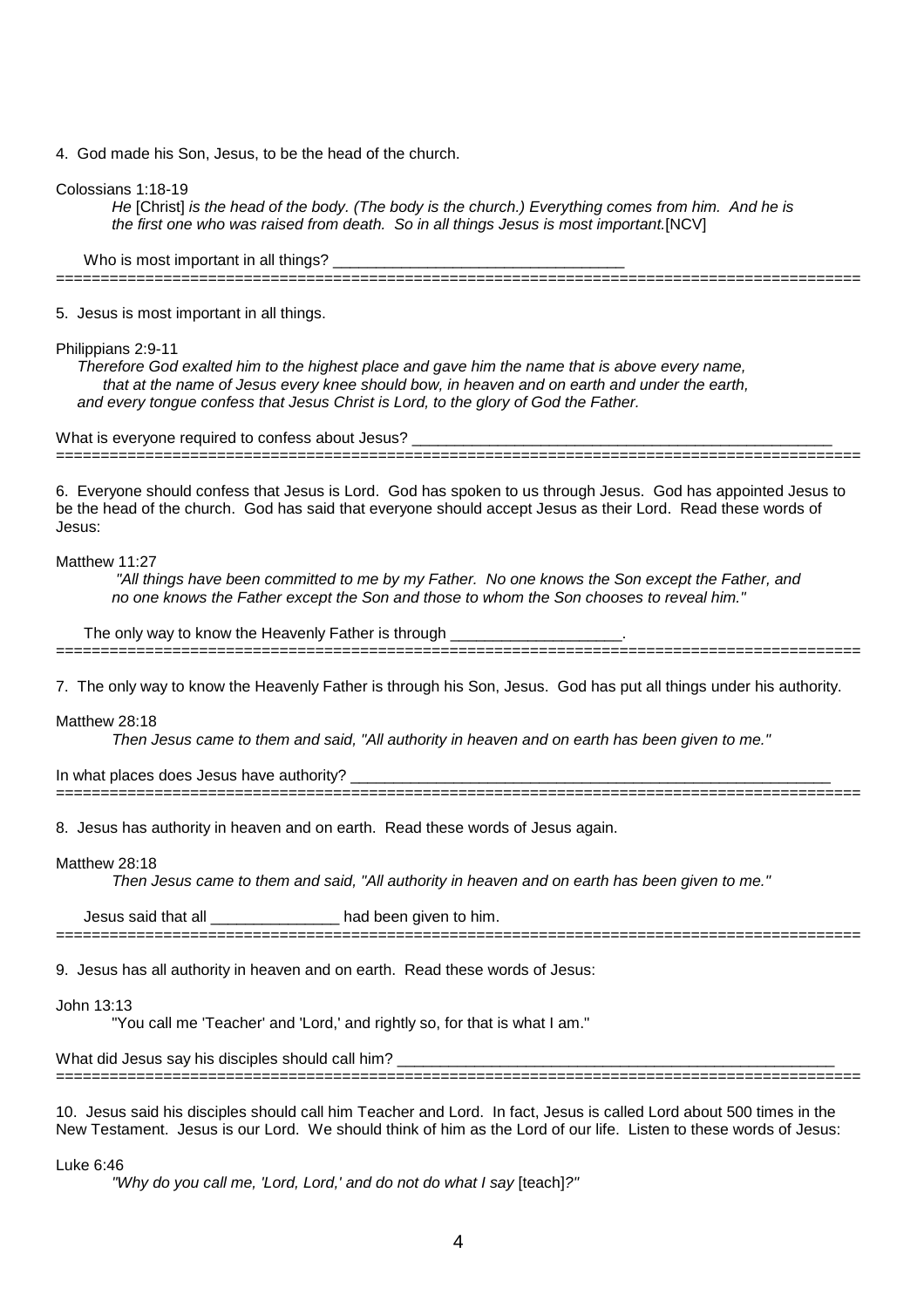If Jesus is our Lord, what should we do about his teachings?

11. We will follow the teachings of Jesus if he is our Lord. Look closely at this warning of Jesus:

Matthew 6:24

 "No one can serve two masters. Either he will hate the one and love the other, or he will be devoted to the one and despise the other. You cannot serve both God and Money."

==========================================================================================

If you try to serve both God and money, you will \_\_\_\_\_\_\_\_\_ one and \_\_\_\_\_\_\_\_\_ the other. ==========================================================================================

12. You will not be happy if you try to serve both God and money. You may hate Jesus if you do not let Jesus be the Lord of every part of your life. It may be that you follow the teachings of Jesus until it comes to your business. In your business you want to cheat the customers so that you can make more money. It may be that you follow the teachings of Jesus until it comes to your marriage. You want to cheat on your wife and visit other women so you can enjoy the pleasure of sex more often. Christians who want to live this kind of life will hate Jesus because Jesus has told them they are doing a wrong thing.

We must let Jesus be the \_\_\_\_\_\_\_\_\_\_\_\_\_\_\_\_\_ of every part of our life. ==========================================================================================

13. We will be happy when we let Jesus be the Lord of every part of our life. Read this promise of Jesus:

Matthew 11:28-29

 "Come to me, all you who are tired and have heavy loads. I will give you rest. Accept my work and learn from me. I am gentle and humble in spirit. And you will find rest for your souls. The work that I ask you to accept is easy. The load I give you to carry is not heavy." [NCV]

What does Jesus promise to give us if we accept his work and learn from him?

 $\_$  , and the set of the set of the set of the set of the set of the set of the set of the set of the set of the set of the set of the set of the set of the set of the set of the set of the set of the set of the set of th

14. Jesus promises to give us rest and a load that is not heavy.

==========================================================================================

John 16:33

 "I [Jesus] have told you these things, so that in me you may have peace. In this world you will have trouble. But take heart! I have overcome the world."

==========================================================================================

Jesus promises that in him we may have

15. Jesus has promised us peace.

A Christian will let Jesus be the \_\_\_\_\_\_\_\_\_\_\_\_\_\_\_\_\_ of every part of his life.

## **WEEK ONE: FELLOWSHIP WITH GOD**

## **DAY THREE: OBEDIENCE SHOWS LOVE**

1. Jesus is the Lord of every true Christian. As our Lord, Jesus is not harsh or rough with us. Our relationship with Jesus is one of love.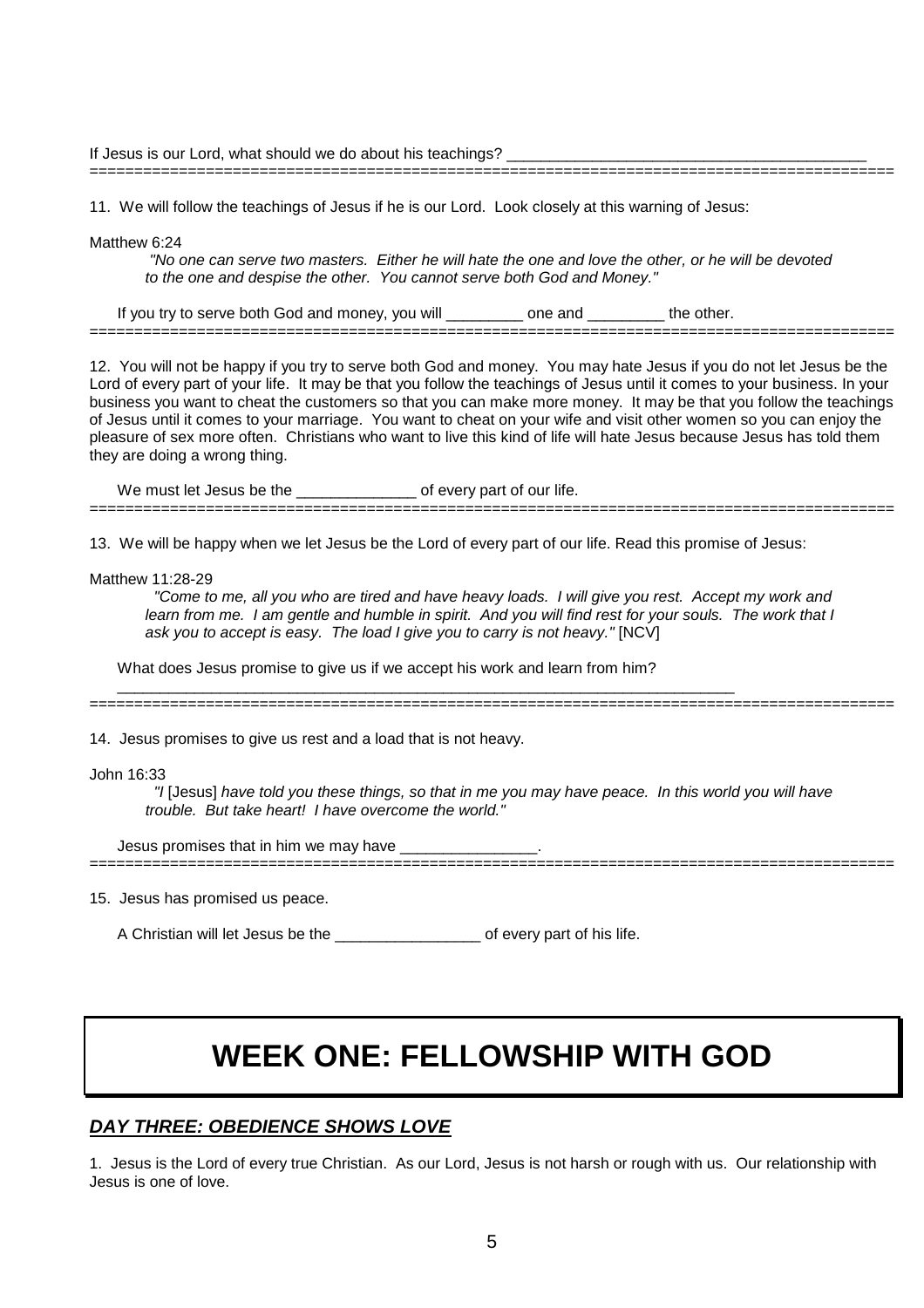John 15:14-15

"You are my friends if you do what I command. I no longer call you servants, because a servant does not know his master's business. Instead, I have called you friends, for everything that I learned from my Father I have made known to you."

Jesus said we are his \_\_\_\_\_\_\_\_\_\_\_\_\_\_\_\_\_\_\_\_\_\_\_ if we do what he commands. ==========================================================================================

2. You are the friend of Jesus if you do what he commands. Jesus is your Lord, but he does not consider you to be his servant. Servants are given orders to carry out. Servants do not have a right to know their master's business. The servant is expected to carry out orders because the master is his lord.

John 14:23

 Jesus replied, "If anyone loves me, he will obey my teaching. My Father will love him, and we will come to him and make our home with him."

We will obey the teachings of Jesus if we \_\_\_\_\_\_\_\_\_\_\_\_\_\_\_\_ him. ==========================================================================================

3. We will obey Jesus if we love him.

John 15:10

"If you obey my commands, you will remain in my love, just as I have obeyed my Father's commands and remain in his love."

==========================================================================================

What does Jesus promise us if we obey him? \_\_\_\_\_\_\_\_\_\_\_\_\_\_\_\_\_\_\_\_\_\_\_\_\_\_\_\_\_\_\_\_\_\_\_\_\_\_\_\_\_\_\_\_\_\_\_\_\_\_\_\_\_\_

4. Jesus promises us that we will remain in his love if we obey him.

\_\_\_\_\_\_\_\_\_\_\_\_\_\_\_\_\_\_\_\_\_\_\_\_\_\_\_\_\_\_\_\_\_\_\_\_\_\_\_\_\_\_\_\_\_\_\_\_\_\_\_\_\_\_\_\_\_\_\_\_

John 14:23

 Jesus replied, "If anyone loves me, he will obey my teaching. My Father will love him, and we will come to him and make our home with him."

What does Jesus promise that our Heavenly Father will do if we obey Jesus' teachings?

==========================================================================================

5. Jesus promises that the Heavenly Father will love us and make his home in us. The relationship between us and Jesus our Lord is one of love.

1 John 3:16

 This is how we know what love is: Jesus Christ laid down his life for us. And we ought to lay down our lives for our brothers.

How did Jesus show his love for us? ==========================================================================================

6. Jesus showed his love for us by dying on the cross for our sins.

2 Corinthians 5:15

And he [Jesus] died for all, that those who live [Christians] should no longer live for themselves but for him [Jesus] who died for them and was raised again.

We can show our love for Jesus by \_\_\_\_\_\_\_\_\_\_\_\_\_\_\_\_\_\_\_\_\_\_\_\_\_\_ for him. ==========================================================================================

7. We can show our love for Jesus Christ by living for him and by obeying his teachings. One day Jesus asked the Jews an important question.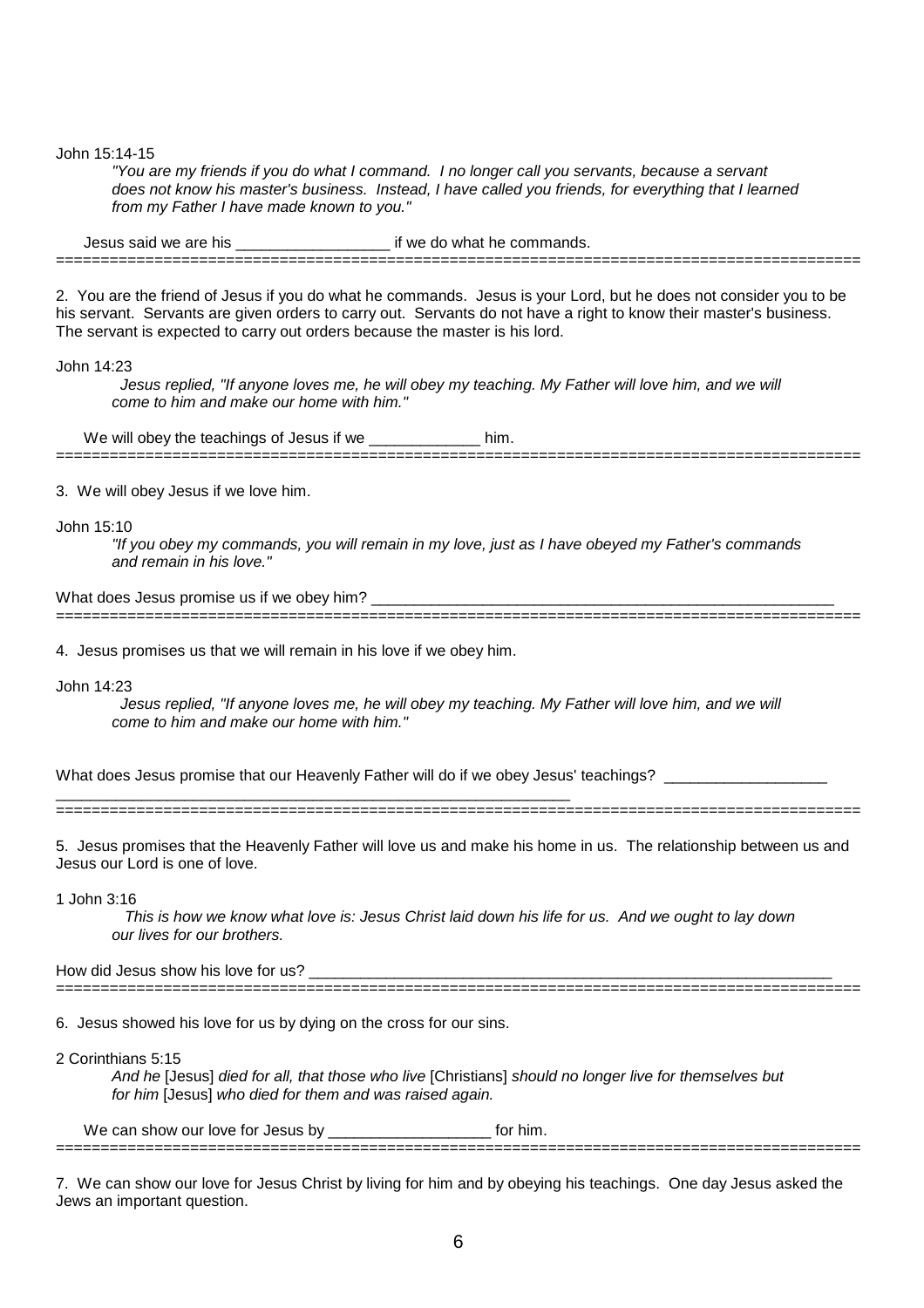Matthew 15:3

Jesus replied, "And why do you break the command of God for the sake of your tradition? "

The Jews broke the commands of God so they could keep their  $\frac{1}{\sqrt{1-\frac{1}{2}}\sqrt{1-\frac{1}{2}}\cos\theta}$ 

8. The Jews broke the command of God so they could follow their tradition. We must be careful that we do not follow the traditions of our culture instead of the teachings of Jesus.

==========================================================================================

#### Matthew 15:9

"'Their worship of me is worthless. The things they teach are nothing but human rules they have memorized.'" [NCV]

For what reason did Jesus say their worship was worthless?

========================================================================================== 9. The worship of the Jews was worthless because they taught rules made by men instead of the teachings of God.

2 John 9

Anyone who runs ahead and does not continue in the teachings of Christ does not have God; whoever continues in the teachings has both the Father and the Son.

The person who follows the rules of men instead of the teachings of Christ does not have ==========================================================================================

 $\_$  , and the set of the set of the set of the set of the set of the set of the set of the set of the set of the set of the set of the set of the set of the set of the set of the set of the set of the set of the set of th

10. That person does not have God.

### 1 John 2:3-4

We know that we have come to know him [Jesus] if we obey his commands. The man who says, "I know him," but does not do what he commands is a liar, and the truth is not in him.

How can we be sure that we know Jesus? ==========================================================================================

11. We can be sure we know Jesus by obeying his commands. Some people claim they know Jesus, but they are telling lies because they do not follow his teachings. Listen to this warning of Jesus:

### John 12:48

"There is a judge for the one who rejects me and does not accept my words; that very word which I spoke will condemn him at the last day."

The person who does not keep the commands of Jesus will be example and by the words of Jesus at the last day. ==========================================================================================

12. The person will be condemned for not accepting the words of Jesus. Read this promise of Jesus about our prayers:

John 15:7

"Remain in me and follow my teachings. If you do this, then you can ask for anything you want, and it will be given to you." [NCV]

What did Jesus promise about our prayers if we follow his teachings? \_\_\_\_\_\_\_\_\_\_\_

13. Jesus promises to answer the prayers of those who follow his teachings.

\_\_\_\_\_\_\_\_\_\_\_\_\_\_\_\_\_\_\_\_\_\_\_\_\_\_\_\_\_\_\_\_\_\_\_\_\_\_\_\_\_\_\_\_\_\_\_\_\_\_\_\_\_\_\_\_\_\_\_\_\_\_\_\_\_\_\_\_\_\_\_\_\_\_\_\_ ==========================================================================================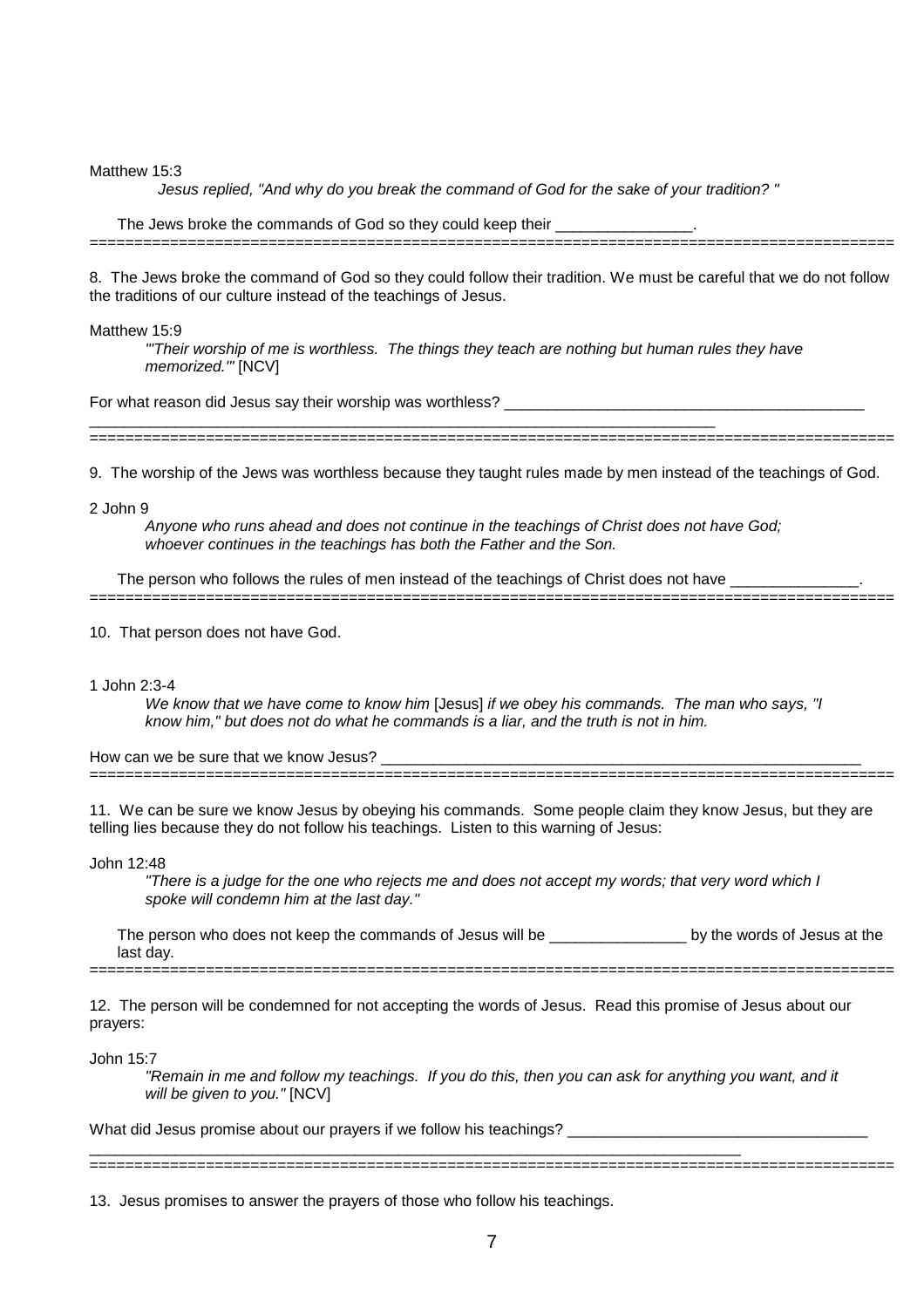John 8:31-32

 To the Jews who had believed him, Jesus said, "If you hold to [obey] my teaching, you are really my disciples. Then you will know the truth, and the truth will set you free."

Jesus said we would know the \_\_\_\_\_\_\_\_\_\_\_\_\_\_\_\_ if we obey his teachings. =======================================================================================

14. Jesus said we would know the truth. Jesus said that the truth would set us free. The teachings of Jesus will set us free from sin and the punishment of sin. However, Jesus' teachings will not set us free unless we obey them. One day Jesus explained it with this story:

### Matthew 7:24-27

 "Therefore everyone who hears these words of mine and puts them into practice is like a wise man who built his house on the rock. The rain came down, the streams rose, and the winds blew and beat against that house; yet it did not fall, because it had its foundation on the rock. But everyone who hears these words of mine and does not put them into practice is like a foolish man who built his house on sand. The rain came down, the streams rose, and the winds blew and beat against that house, and it fell with a great crash."

According to this story, the person who does not put the words of Jesus into practice is a person.

15. A foolish person will not put Jesus' words into practice. His life will fail just like the house built on sand.

======================================================================================

How do we show our love for Jesus? \_\_\_\_\_\_\_\_\_\_\_\_\_\_\_\_\_\_\_\_\_\_\_\_\_\_\_\_\_\_\_\_\_\_\_\_\_\_\_\_\_\_

## **WEEK ONE: FELLOWSHIP WITH GOD**

## **DAY FOUR: GOD IS TALKING TO YOU**

1. The Bible is the most dependable book in all the world. Moses wrote the first five books of the Old Testament about 1,400 years before Jesus was born. The Apostle John wrote the last book of the Bible, Revelation, about 100 years after Jesus was born. About 40 men wrote the 66 books we find in the Bible. The amazing thing is that the Bible tells only one story. It tells about the salvation of man through Jesus Christ.

What is the one story that the Bible tells? =======================================================================================

2. The Bible tells about the salvation of man through Jesus Christ. Men have tried to say that the Bible is not true. However, nothing in the Bible has been proven to be wrong.

2 Peter 1:20-21

Above all, you must understand that no prophecy [teaching] of Scripture came about by the prophet's own interpretation. For prophecy never had its origin [beginning] in the will of man, but men spoke from God as they were carried along by the Holy Spirit.

=======================================================================================

Who guided the men who wrote the Bible? \_\_\_\_\_\_\_\_\_\_\_\_\_\_\_\_\_\_\_\_\_\_\_\_\_\_\_\_\_\_\_\_\_\_\_\_\_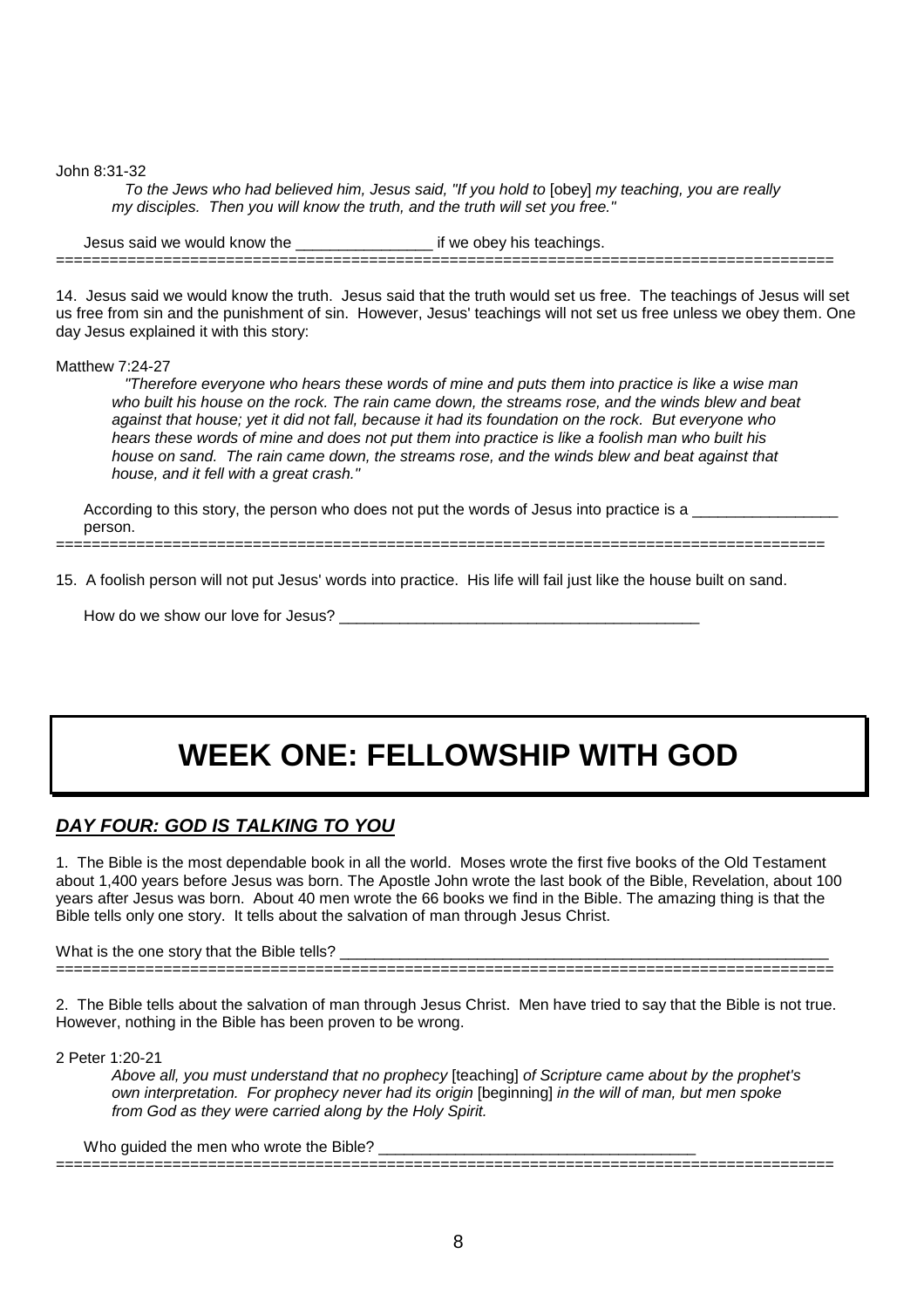3. The Holy Spirit guided the men who wrote the Bible. Read what the Apostle Paul said about the letter he wrote to the Corinthian church. It is the book that we call First Corinthians. 1 Corinthians 14:37

 If anybody thinks he is a prophet or spiritually gifted, let him acknowledge that what I am writing to you is the Lord's command.

What did Paul say he was writing to the Corinthians? \_\_\_\_\_\_\_\_\_\_\_\_\_\_\_\_\_\_\_\_\_\_\_\_\_\_\_\_ ==========================================================================================

4. Paul said he was writing the Lord's command. Paul was not writing his own ideas or the teachings of men. Read these words of Paul:

1 Corinthians 2:13

This is what we speak, not in words taught us by human wisdom but in words taught by the [Holy] Spirit, expressing spiritual truths in spiritual words.

From what person did Paul learn the things he taught and wrote? \_\_\_\_\_\_\_\_\_\_\_\_\_\_\_\_\_\_\_\_\_\_\_\_\_\_\_\_\_\_\_\_\_\_\_\_\_\_

5. Paul learned from the Holy Spirit the things he taught and the things he wrote. That is the reason the Apostle Paul wrote the following words about all Scriptures:

==========================================================================================

2 Timothy 3:16

All Scripture is God-breathed and is useful for teaching, rebuking, correcting and training in righteousness,

Paul said that all Scripture is \_\_\_\_\_\_\_\_\_\_-\_\_\_\_\_\_\_\_\_\_\_\_\_\_\_\_\_\_\_\_. ==========================================================================================

6. All Scripture is God-breathed. **The Bible is God talking to you.** You must pay careful attention to what it teaches because it is God's message for you.

2 Timothy 3:16

All Scripture is God-breathed and is useful for teaching, rebuking, correcting and training in righteousness,

List the four things that the Bible is useful for. (1) \_\_\_\_\_\_\_\_\_\_\_\_\_\_\_\_\_\_\_\_\_\_ (2) \_\_\_\_\_\_\_\_\_\_\_\_\_\_\_\_\_ (3) \_\_\_\_\_\_\_\_\_\_\_\_\_\_\_\_\_\_ (4) \_\_\_\_\_\_\_\_\_\_\_\_\_\_\_\_\_\_\_\_\_\_\_\_\_\_\_\_ ==========================================================================================

7. The Bible is useful for teaching, rebuking, correcting, and training in righteousness. Through the Bible, God teaches what is right and wrong. Through the Bible, God shows us the sin in our life (rebuking). Through the Bible, God shows us how to stop sinning (correcting). Through the Bible, God shows us how to live a holy life (instruction in righteousness).

2 Timothy 3:17

Using the Scriptures, the person who serves God will be ready and will have everything he needs to do every good work. [NCV]

Do we need any other book in addition to the Bible to know how to do every good work? (yes or no) \_\_\_\_\_\_\_\_\_\_\_\_ ==========================================================================================

8. No. The Bible is God-breathed. Through the Bible God has given us everything we need to know. We must be careful when men claim they have a new teaching or a new book from God. Read this warning of the Apostle Paul:

Galatians 1:8

But even if we or an angel from heaven should preach a gospel other than the one we preached to you, let him be eternally condemned!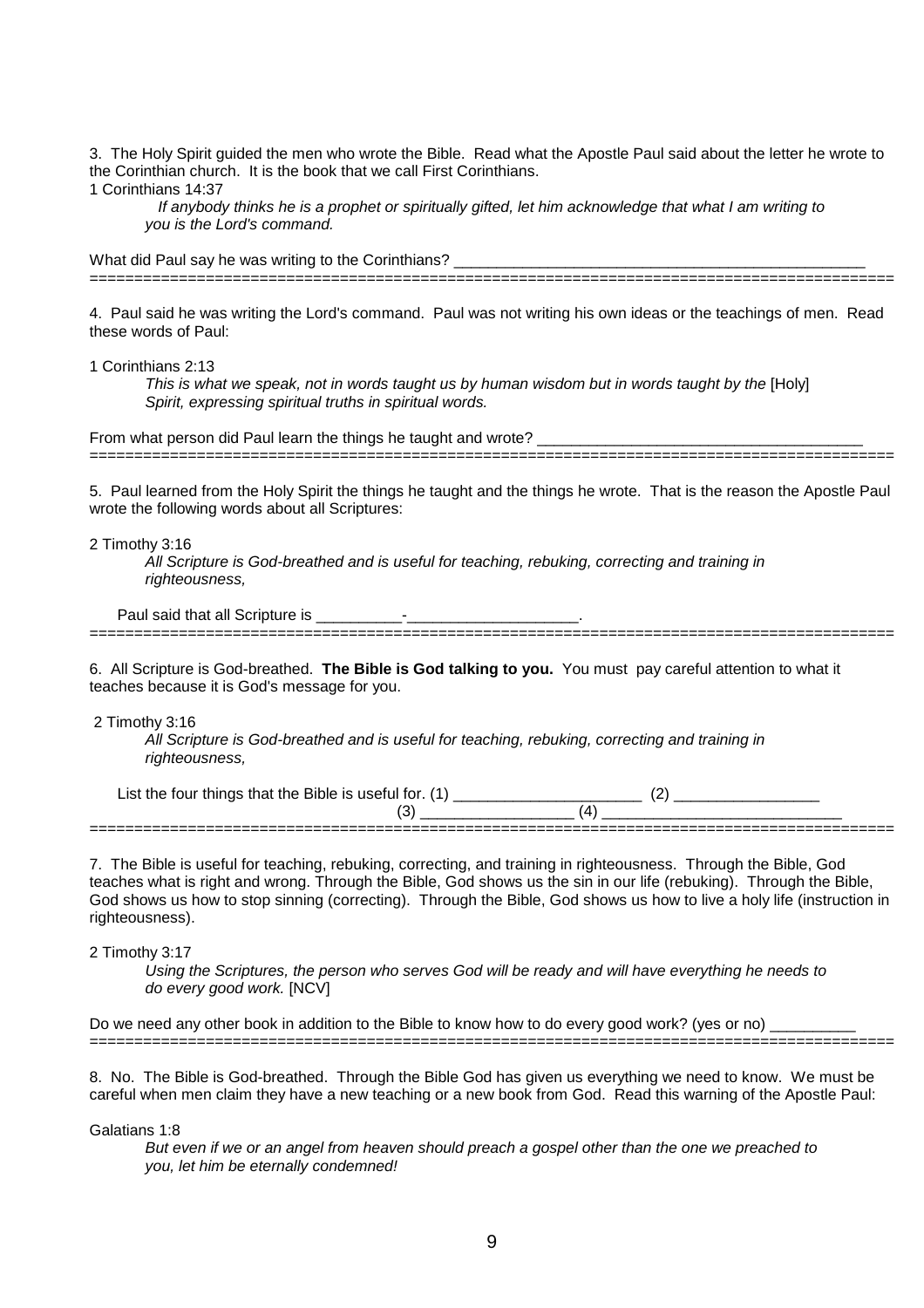What should we do to the person who preaches something that is different from what we find in the Bible?

\_\_\_\_\_\_\_\_\_\_\_\_\_\_\_\_\_\_\_\_\_\_\_\_\_\_\_\_\_\_\_\_\_\_\_\_\_\_\_\_\_\_\_\_\_\_\_\_\_\_\_\_\_\_\_\_\_\_\_\_\_\_\_\_\_\_\_\_\_\_\_\_\_\_\_\_\_\_\_\_\_\_\_\_\_\_ ==========================================================================================

9. We should condemn the person who preaches something different from the Bible. We must also watch for people who falsely explain the Bible.

2 Peter 3:16

Sometimes there are things in Paul's letters that are hard to understand. And some people explain these things falsely. They are ignorant and weak in faith. They also falsely explain the other Scriptures. But they are destroying themselves by doing that. [NCV]

What happens to people who falsely explain the Bible? ==========================================================================================

10. People who falsely explain the Bible will destroy themselves. These people change the meaning of scripture and add their own ideas to scripture. They will follow the wrong way. They will be lost.

Acts 17:11

Now the Bereans were of more noble [honorable] character than the Thessalonians, for they received the message with great eagerness [happiness] and examined the Scriptures every day to see if what Paul said was true.

What did the Christians at Berea do to be sure that Paul was teaching the truth?

\_\_\_\_\_\_\_\_\_\_\_\_\_\_\_\_\_\_\_\_\_\_\_\_\_\_\_\_\_\_\_\_\_\_\_\_\_\_\_\_\_\_\_\_\_\_\_\_\_\_\_\_\_\_\_\_\_\_\_\_\_\_\_\_\_\_\_\_\_\_\_\_\_\_\_\_\_\_\_\_\_\_\_\_\_\_\_ ==========================================================================================

11. The Christians at Berea searched the scriptures to be sure Paul was teaching the truth. The only way to be sure someone is teaching the truth is to look in the Bible and see if what they teach agrees with the word of God. Read this advice of Paul to Timothy:

2 Timothy 2:15

Do your best to present yourself to God as one approved, a workman who does not need to be ashamed and who correctly handles the word of truth.

Paul told Timothy to \_\_\_\_\_\_\_\_\_\_\_\_\_\_\_\_\_\_\_\_\_\_ handle the word of truth.

12. Every Christian must correctly handle the word of truth. We must be careful that we do not change its meaning or add to its meaning. The Bible was written by holy men who were guided by the Holy Spirit. **The Bible is God talking to you**. God has miraculously protected it throughout history so that we can read and study it today.

==========================================================================================

1 Peter 1:23-25

You have been born again. This new life did not come from something that dies, but from something that cannot die. You were born again through God's living message that continues forever. The Scripture says,

 "All people are like the grass. And all their strength is like the flowers of the field. The grass dies and the flowers fall. But the word of the Lord will live forever." [NCV]

==========================================================================================

How long will the Bible last?

13. The word of God will last forever. Men have tried to destroy it, but they have failed. The Bible can not be destroyed because it is the word of God. It is God talking to you.

Colossians 3:16

Let the word of Christ dwell in you richly as you teach and admonish [encourage] one another with all wisdom,

We should let the **We should let the state of Christ dwell in us richly.**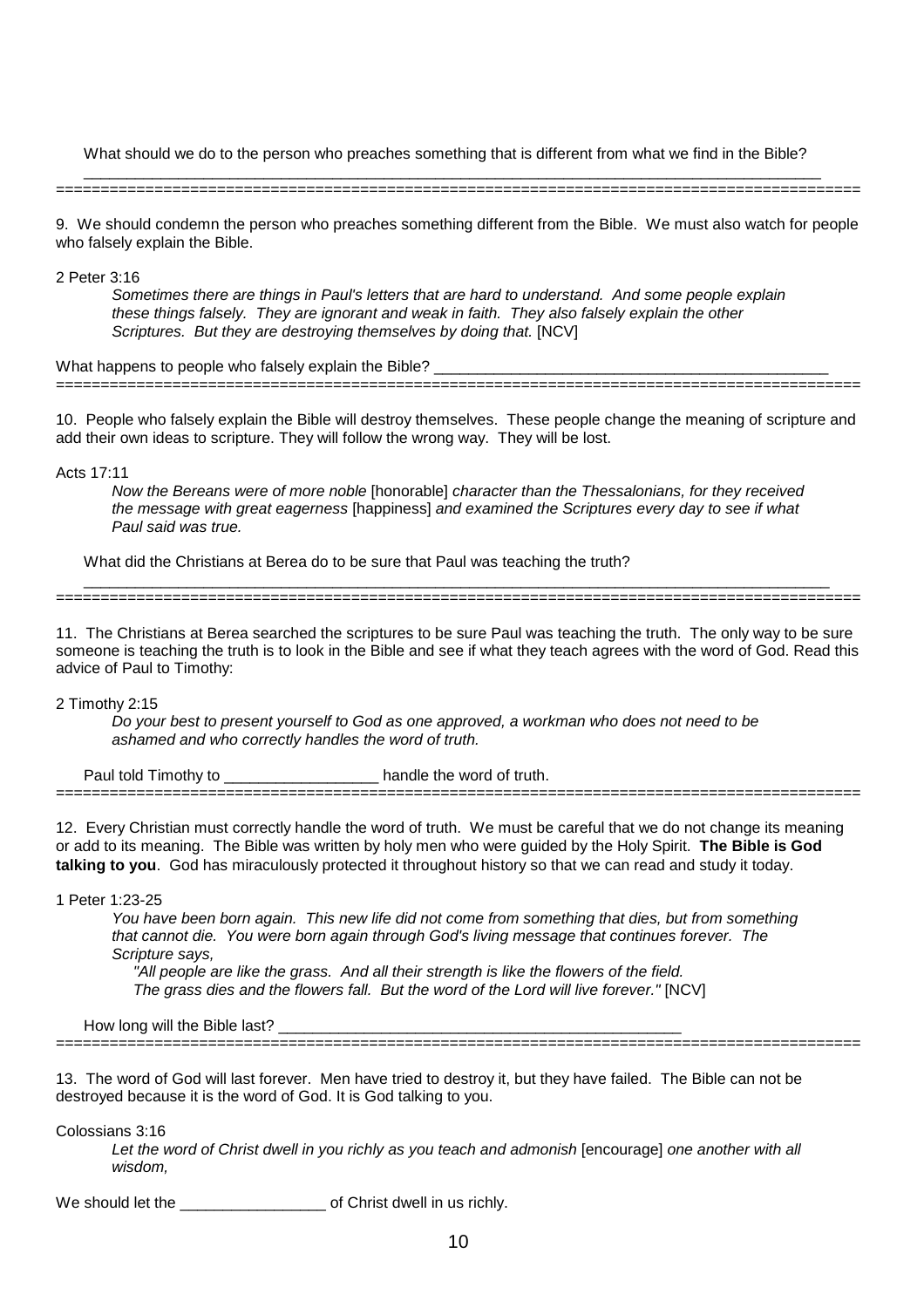14. We should let the word of Christ dwell in us richly. The words of Christ are the teachings of God. We should read the Bible daily because it is God talking to us.

Psalm 119:105

Your word is a lamp to my feet and a light for my path.

Who guided the men who wrote the Bible? ==========================================================================================

15. How does God talk to us?

## **WEEK ONE: FELLOWSHIP WITH GOD**

## **DAY FIVE: TALKING TO GOD**

1. We have said that the Bible is God talking to you. We want you to know that you can also talk to God. God, your Heavenly Father, will listen to what you wish to say to him.

Hebrews 4:14 and 16

We have a great high priest who has gone into heaven. He is Jesus the Son of God. Let us, then, feel free to come before God's throne. Here there is grace [forgiveness]. And we can receive mercy and grace to help us when we need it. [NCV]

Who makes it possible for us to go freely before God's throne? \_\_\_\_ =======================================================================================

2. Jesus Christ, who is our high priest, makes it possible for us to freely come before God's throne.

Ephesians 3:12

In him [Jesus] and through faith in him we may approach God with freedom and confidence.

| we<br>$\cdots$ |  |
|----------------|--|
| -----          |  |

3. We can approach God with freedom and confidence. We can approach God freely because Jesus has paid the penalty for our sins. We can approach God with confidence because our sins are forgiven.

1 John 2:1-2

 My dear children, I write this to you so that you will not sin. But if anybody does sin, we have one who speaks to the Father in our defense- Jesus Christ, the Righteous One. He is the atoning [saving] sacrifice for our sins, and not only for ours but also for the sins of the whole world.

=======================================================================================

Who will defend us before God? \_\_\_\_\_\_\_\_\_\_\_\_\_\_\_\_\_\_\_\_\_\_\_\_\_\_\_\_\_\_\_\_\_\_\_\_\_\_\_\_\_\_\_\_\_\_

4. Jesus Christ will defend us before God.

Who paid the penalty for our sins?

5. Jesus Christ paid the penalty for our sins. When we sin, Jesus makes it possible for us to approach God and receive forgiveness because he gave his life on the cross as a sacrifice for our sins.

=======================================================================================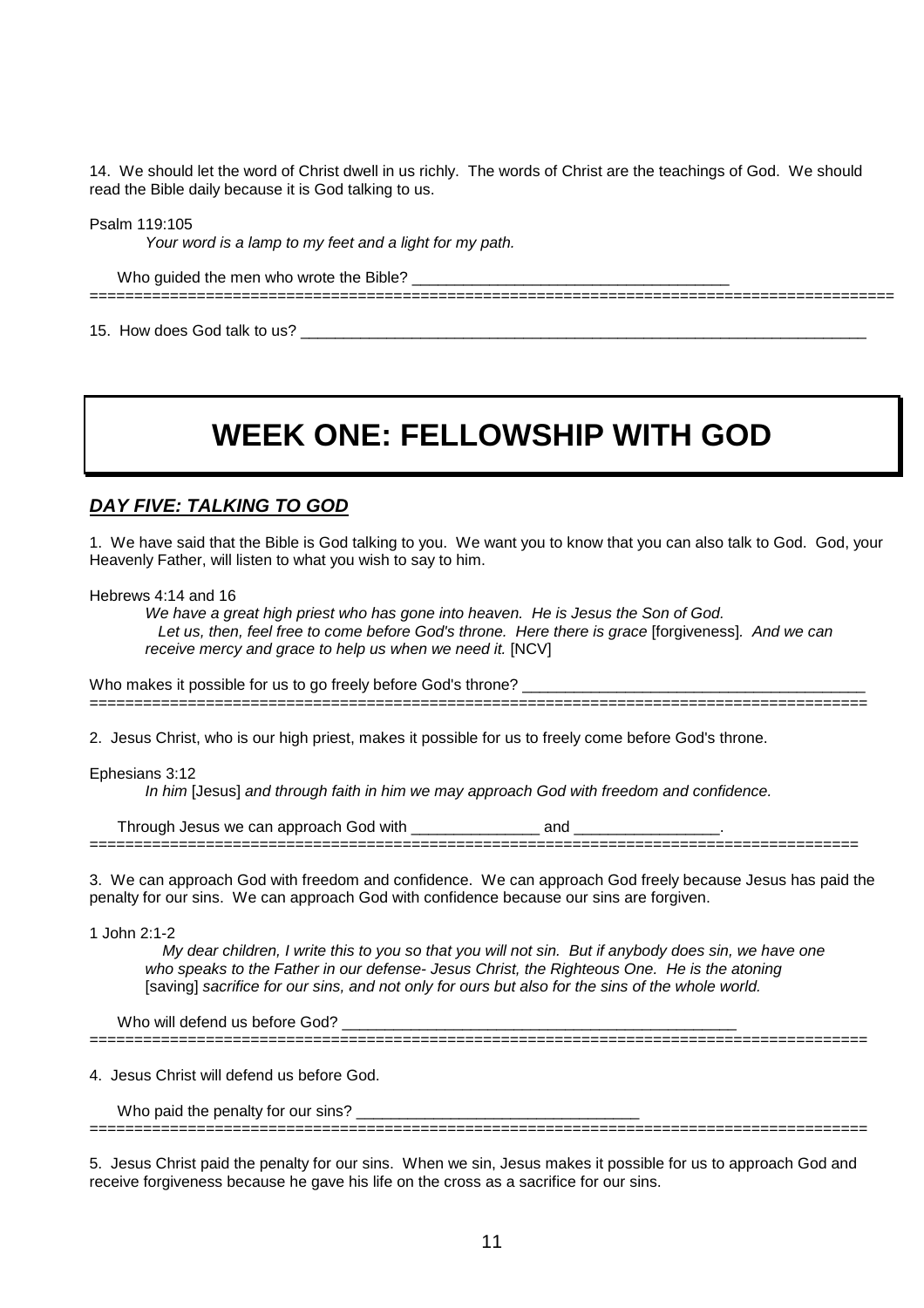1 Timothy 2:5-6

For there is one God and one mediator [peacemaker] between God and men, the man Christ Jesus, who gave himself as a ransom [payment] for all men-

Who is the only person who can make peace between us and God?

6. Jesus is the only one who can make peace between us and God. Jesus is the only one who has paid the penalty for our sins. This is the reason we must always pray in the name of Jesus. We must not pray in the name of the apostles, or the saints, or anyone else.

======================================================================================

John 15:16

"You did not choose me, but I [Jesus] chose you to go and bear fruit- fruit that will last. Then the Father will give you whatever you ask in my name."

In whose name should we pray?

7. We should pray in the name of Jesus. He is the only one who can take our prayers before the throne of God.

=======================================================================================

Philippians 4:5-6

The Lord is near. Do not be anxious [worried] about anything, but in everything, by prayer and petition [asking], with thanksgiving, present your requests to God.

What thing should we do if we are worried?

=======================================================================================

8. If something troubles us and causes us to worry, we should pray to God about it. Ask God to solve your problems.

1 Peter 5:7

Give all your worries to him, because **he cares for you.** [NCV]

We should give all our worries to God because God =======================================================================================

9. God is our loving Heavenly Father. He cares for us. He wants to bring joy and peace into our life.

Matthew 7:7-8

 "Ask and it will be given to you; seek and you will find; knock and the door will be opened to you. For everyone who asks receives; he who seeks finds; and to him who knocks, the door will be opened."

Does God expect us to ask help from him? (yes or no) \_\_\_\_\_\_\_\_\_\_\_\_\_\_\_\_\_\_\_\_\_\_\_\_\_\_\_

=======================================================================================

10. Yes, the Heavenly Father expects his children to make requests from him.

Philippians 4:5-6

The Lord is near. Do not be anxious[worry] about anything, but in everything, by prayer and petition [asking], with thanksgiving, present your requests to God.

We should present our requests to God by prayer and petition with \_\_\_\_\_\_\_\_\_\_\_\_\_\_\_.(answer with one word) =======================================================================================

11. We should pray with thanksgiving. Even when we have problems, we still have many good things that God has given to us. We should let God know that we are thankful for all the good things he has already given to us.

1 Thessalonians 5:16-18

 Be joyful always; pray continually; give thanks in all circumstances, for this is God's will for you in Christ Jesus.